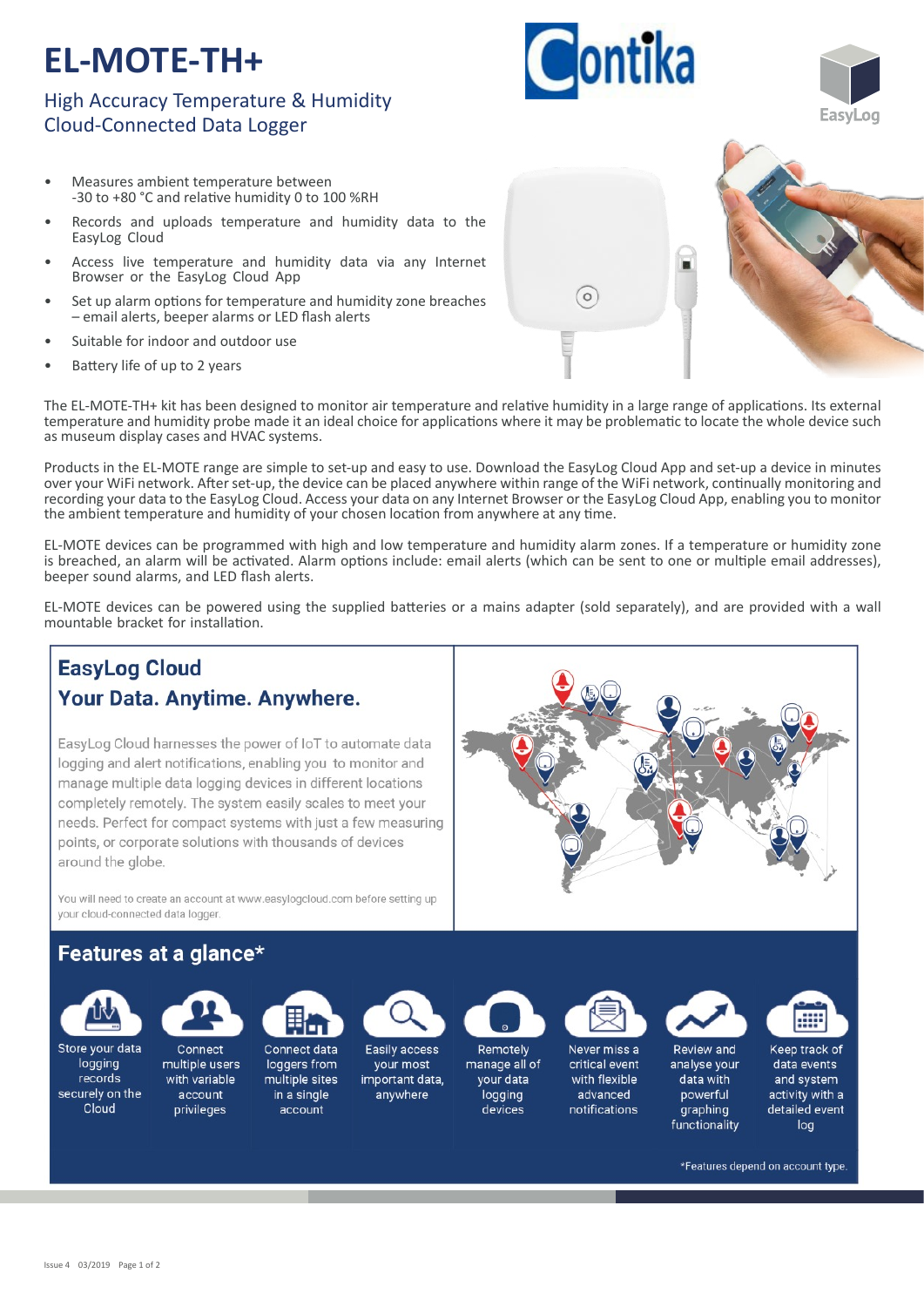# **EL-MOTE-TH+**

### High Accuracy Temperature & Humidity Cloud-Connected Data Logger



| Logger Specification                                         | <b>Minimum</b>     | <b>Typical</b>   | Maximum  | <b>Unit</b>   |
|--------------------------------------------------------------|--------------------|------------------|----------|---------------|
| <b>Battery Life</b>                                          |                    | $2*$             |          | years         |
| <b>Battery Type</b>                                          | 4 x 1.5V AA cells  |                  |          |               |
| <b>Operating Temperature (Powered by Batteries Supplied)</b> | $-18$              |                  | $+55$    | $\mathcal{L}$ |
| <b>Operating Temperature (Mains Adapter Powered)</b>         | $-20$              |                  | $+60$    | $\circ$       |
| Logging Period (User Configurable)                           | 10 sec             | $10 \text{ min}$ | 12 hrs   |               |
| <b>Transmission Period (User Configurable)</b>               | 1 min              | 1 hour           | 24 hours |               |
| <b>Dimensions</b>                                            | 93 x 93 x 32<br>mm |                  |          |               |
| <b>IP Rating</b>                                             | 67                 |                  |          |               |

| Probe Specification                       | Minimum        | <b>Typical</b>          | Maximum                | Unit       |
|-------------------------------------------|----------------|-------------------------|------------------------|------------|
| <b>Temperature Range</b>                  | $-30$ to $+80$ |                         | $\hat{ }$              |            |
| <b>Temperature Resolution</b>             | 0.01           |                         | °С                     |            |
| <b>Temperature Accuracy</b>               |                | $\pm 0.2$ (+5 to +60)   | $\pm 0.8$ (-20 to +60) | °C (range) |
| <b>Humidity Range</b>                     | 0 to 100       |                         | %RH                    |            |
| <b>Humidity Resolution</b>                | 0.1            |                         | %RH                    |            |
| Humidity Accuracy (@25°C)                 |                | $\pm 1.8$ ** (20 to 80) | $±4**$ (0 to 100)      | %RH (%RH)  |
| <b>Probe Dimensions (Without Bracket)</b> |                | $37 \times 12 \times 8$ |                        | mm         |
| Cable Length                              | 2000           |                         |                        | mm         |

The sensor is IEEE 802.11bgn (2.4GHz) compliant, supports WEP, WPA/WPA2 encryption and enterprise networks (PEAP, TTLS, FAST).





\* Battery life is dependent on: transmission period, WiFi encryption method, WiFi encryption key rotation frequency (determined by the router/access point), signal strength between router/access point and WiFi device, presence, volume and type of WiFi traffic from other devices, sample rate and operating temperature. Logging period and transmission period can be configured in Settings via the EasyLog Cloud App.

\*\*Please refer to the charts in this datasheet for more detailed accuracy specifications.

#### WHAT'S IN THE BOX?

| I PART NUMBER               | <b>DESCRIPTION</b>                                       | <b>PART NUMBER</b>          |
|-----------------------------|----------------------------------------------------------|-----------------------------|
| <b>EL-MOTE WALL BRACKET</b> | Wall Mounting Bracket for EL-MOTE Device                 | <b>EL-MOTE-PSU</b>          |
| <b>BATTERIES</b>            | $1.5V$ AA $\times$ 4                                     | EL-SP-TH+                   |
| EL-SP-TH+                   | High Accuracy Temperature and Humidity Probe on 2m Cable | <b>EL-MOTE WALL BRACKET</b> |

#### WHAT EXTRA ACCESSORIES ARE AVAILABLE?

| <b>PART NUMBER</b>          | <b>DESCRIPTION</b>                         |  |
|-----------------------------|--------------------------------------------|--|
| <b>EL-MOTE-PSU</b>          | Mains Power Adapter                        |  |
| EL-SP-TH+                   | Temperature and Humidity Probe on 2m Cable |  |
| <b>EL-MOTE WALL BRACKET</b> | Wall Mounting Bracket for EL-MOTE Device   |  |

Specifications liable to change without prior warning



#### CALIBRATION CERTIFICATES NOW AVAILABLE

EasyLog offers a Traceable Calibration Certificate Service on Temperature and Humidity Data Loggers using reference equipment which has been calibrated by a UKAS/NIST/HKAS or CNAS accredited laboratory and using apparatus traceable to national or international standards.